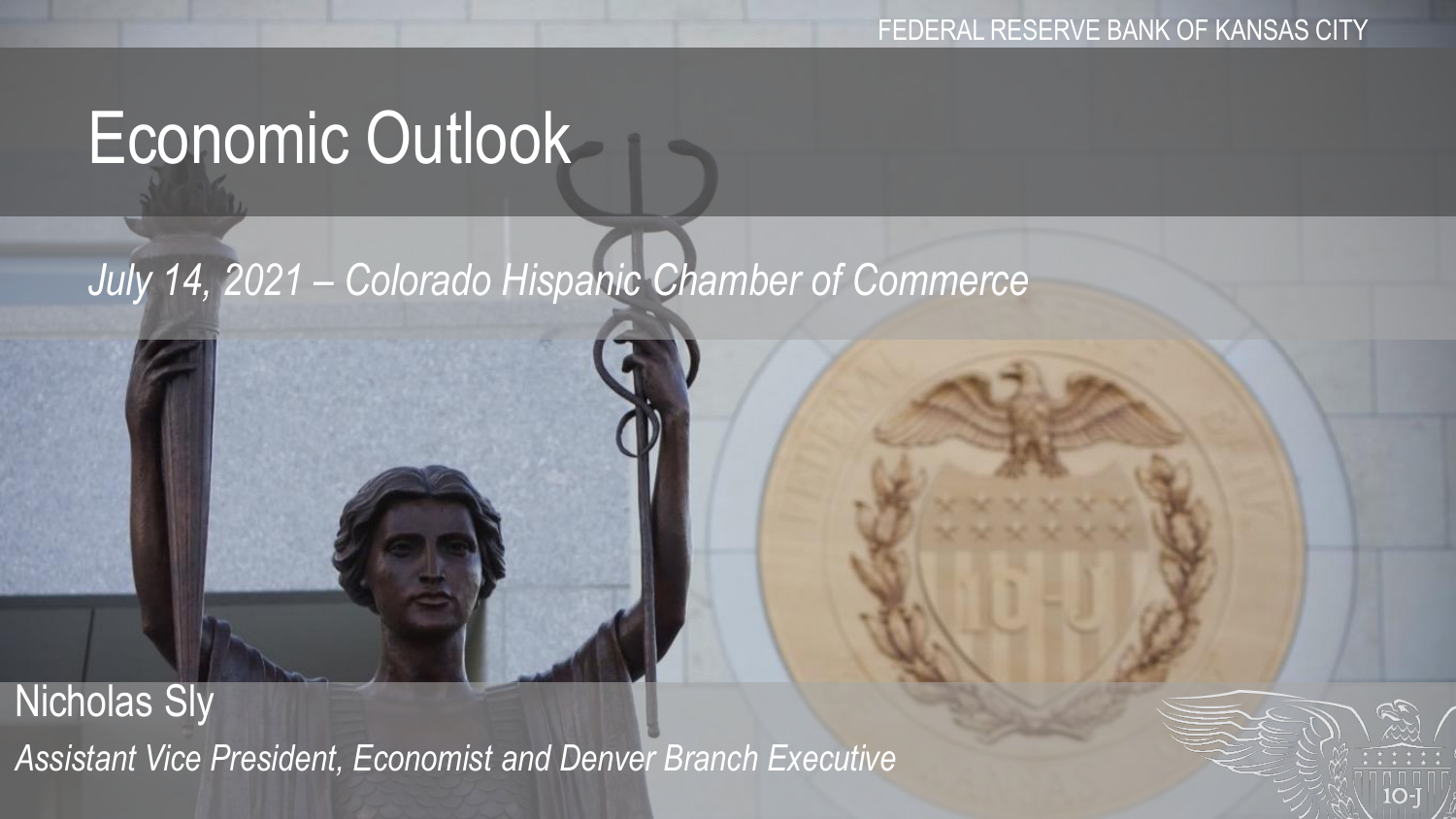#### **Outlook themes**

- Consumer spending continues to grow, supported by healthy household balance sheets and ongoing labor market improvement
- The balance of consumer spending between goods and services has yet to fully normalize, which has implications for the inflation outlook over the medium term
- Recruiting workers is a key challenge for many businesses, keeping the focus on wage pressures in coming months
- Readings of inflation picked up recently due to a variety of factors, many of which that will likely fade in the near term

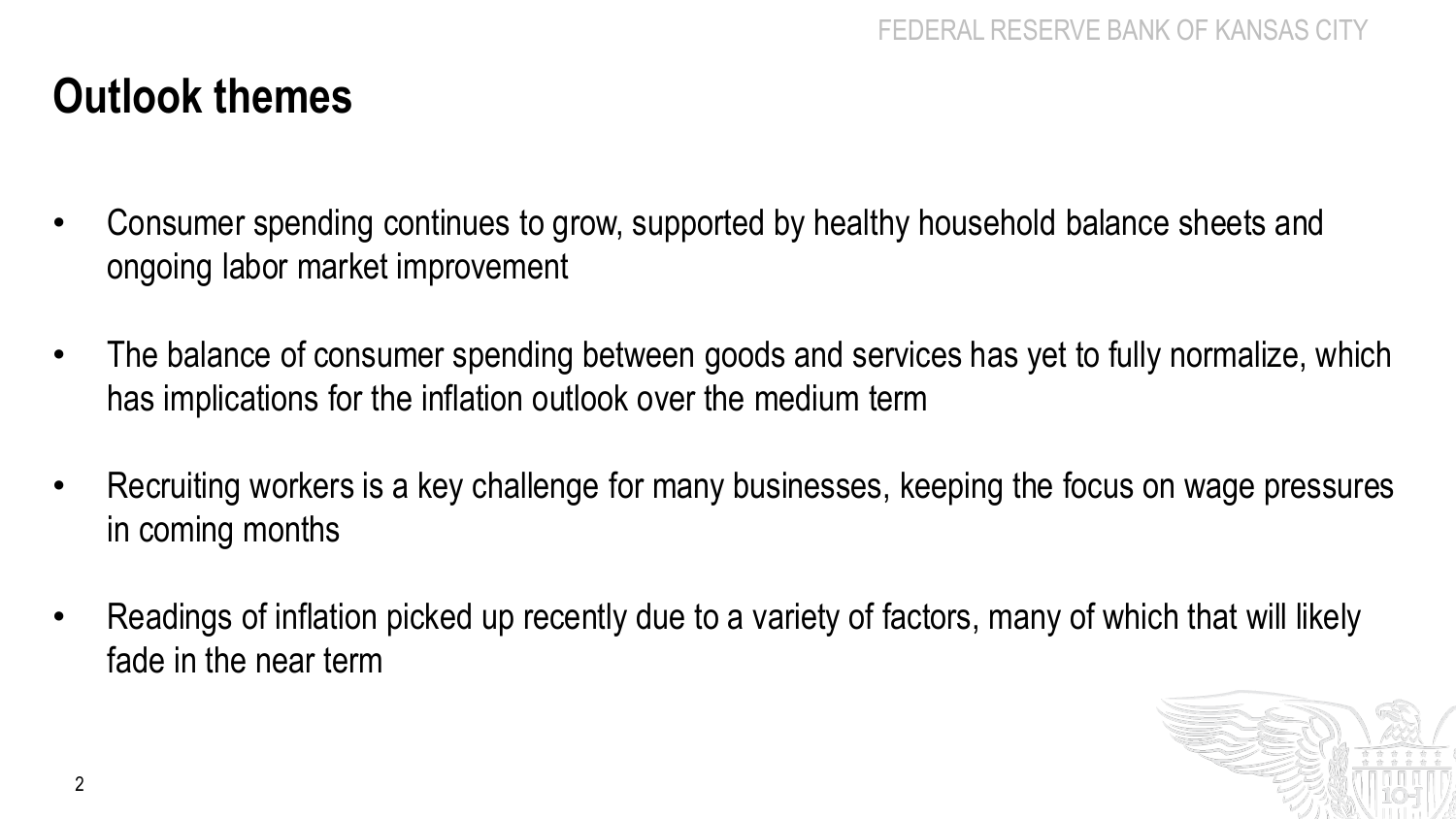#### **Consumer activity and business investment activity are supporting ongoing economic growth this year**

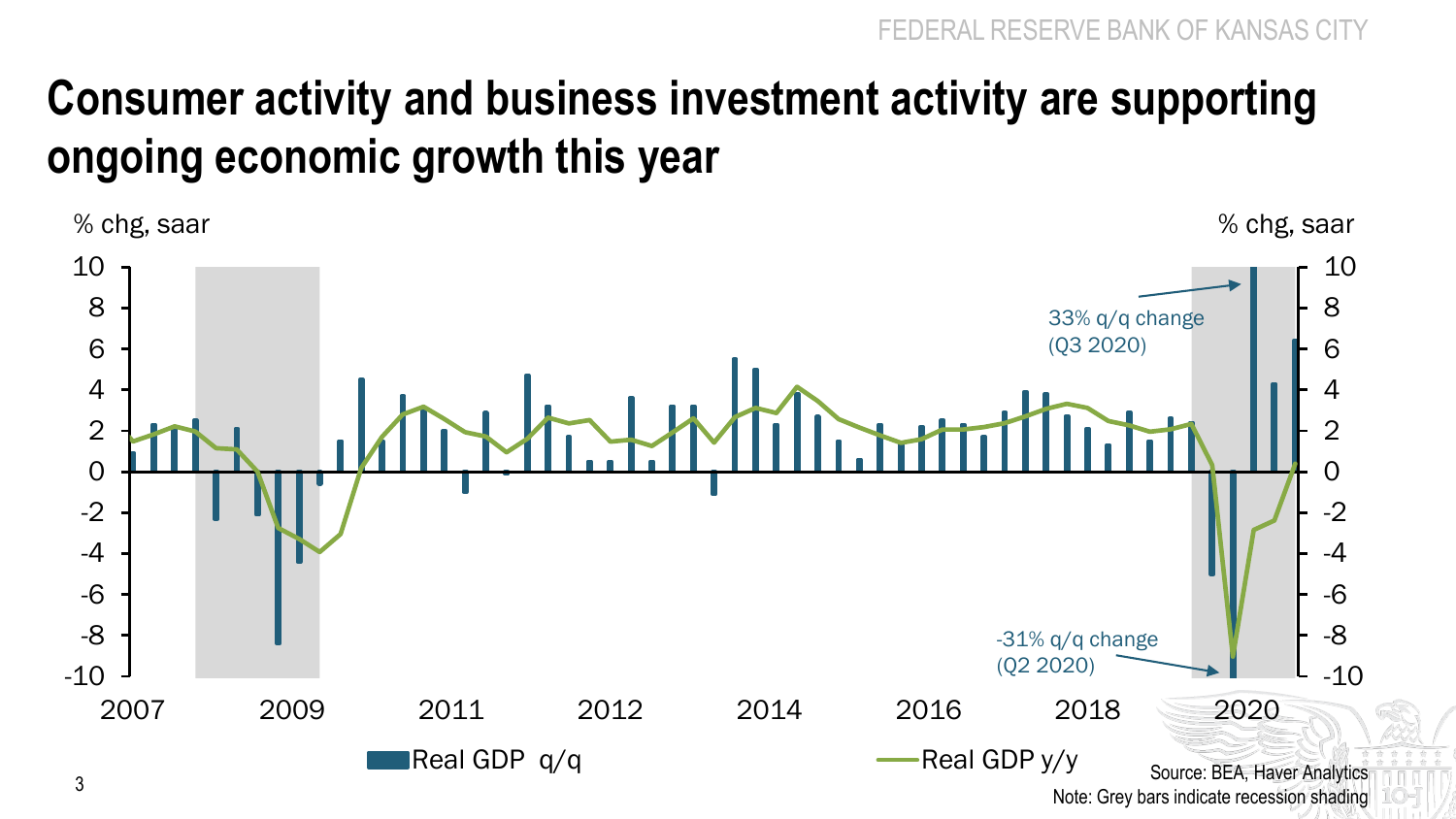#### **Consumer spending in Colorado now exceeds pre-pandemic levels**



Source: Opportunity Insights Note: Zero line corresponds to January 2020 levels <sup>4</sup>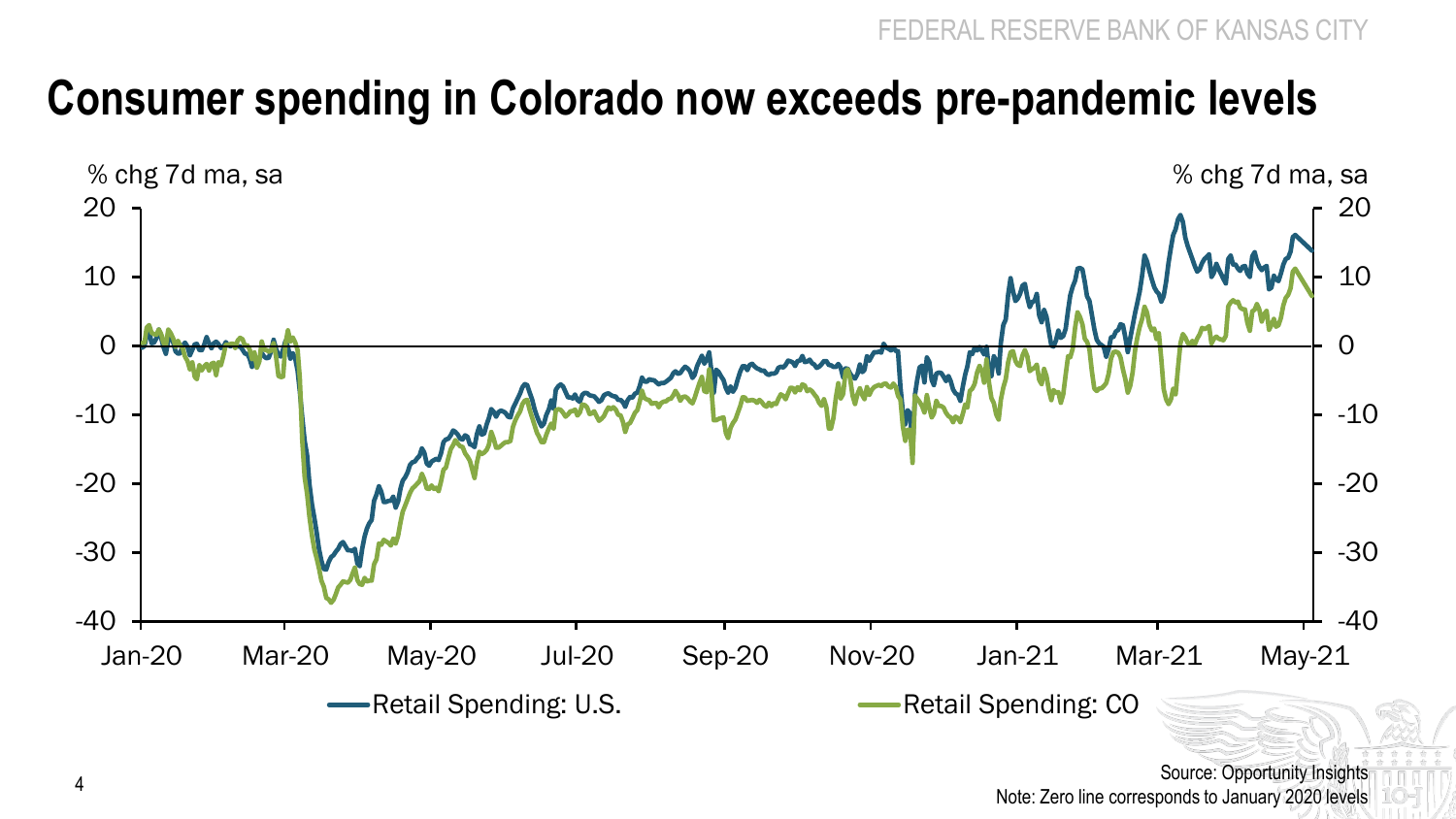### **The composition of spending remains shifted more towards goods than is typical, especially during economic downturns**



Sources: BEA, NBER, Haver Analytics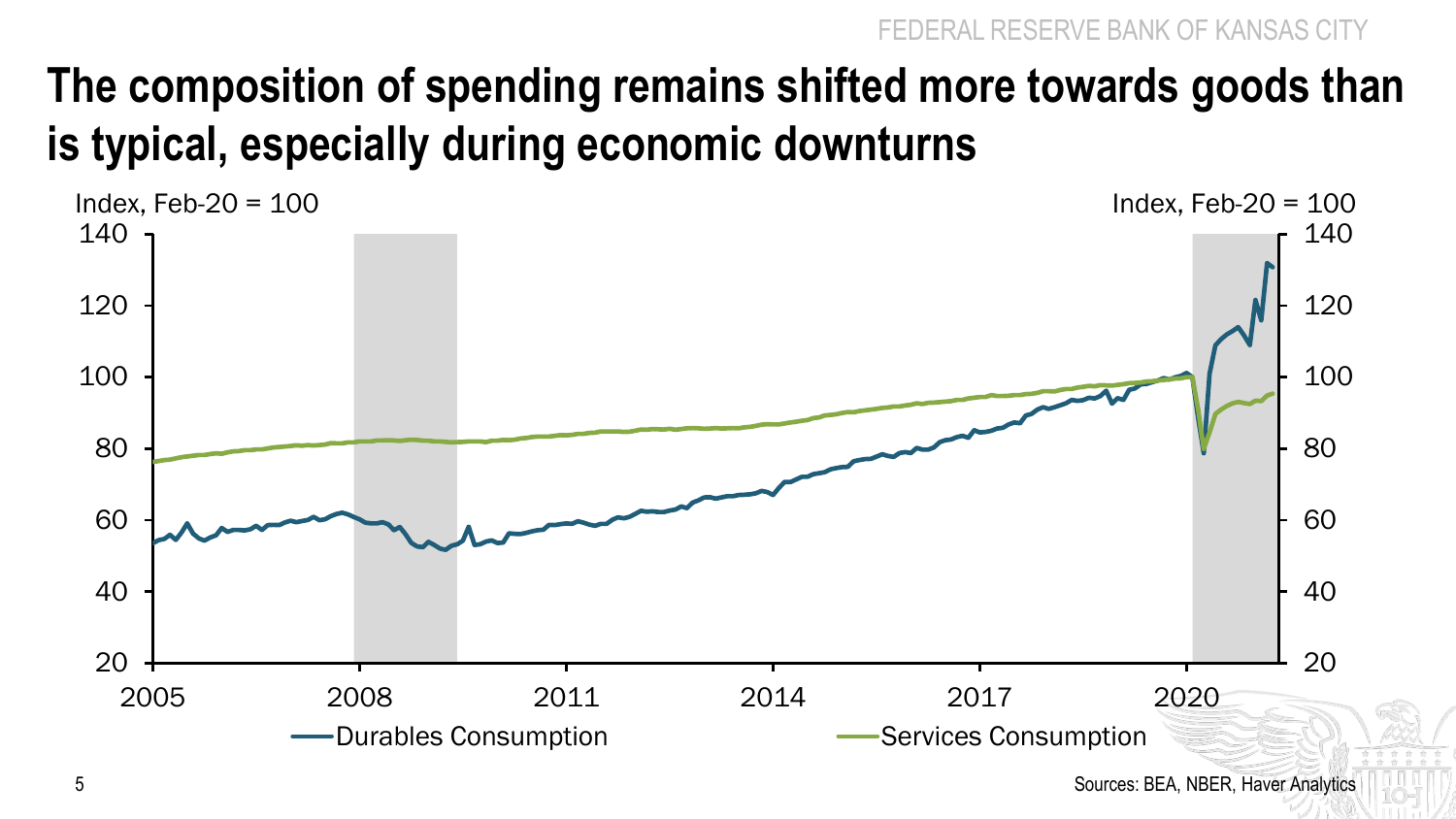#### **RESERVE BANK OF KANSAS CITY**

#### **Services prices are typically the primary driver of overall inflation rates, but goods and import prices are making outsized contributions currently**



6 Sources: BEA, NBER, Haver Analytics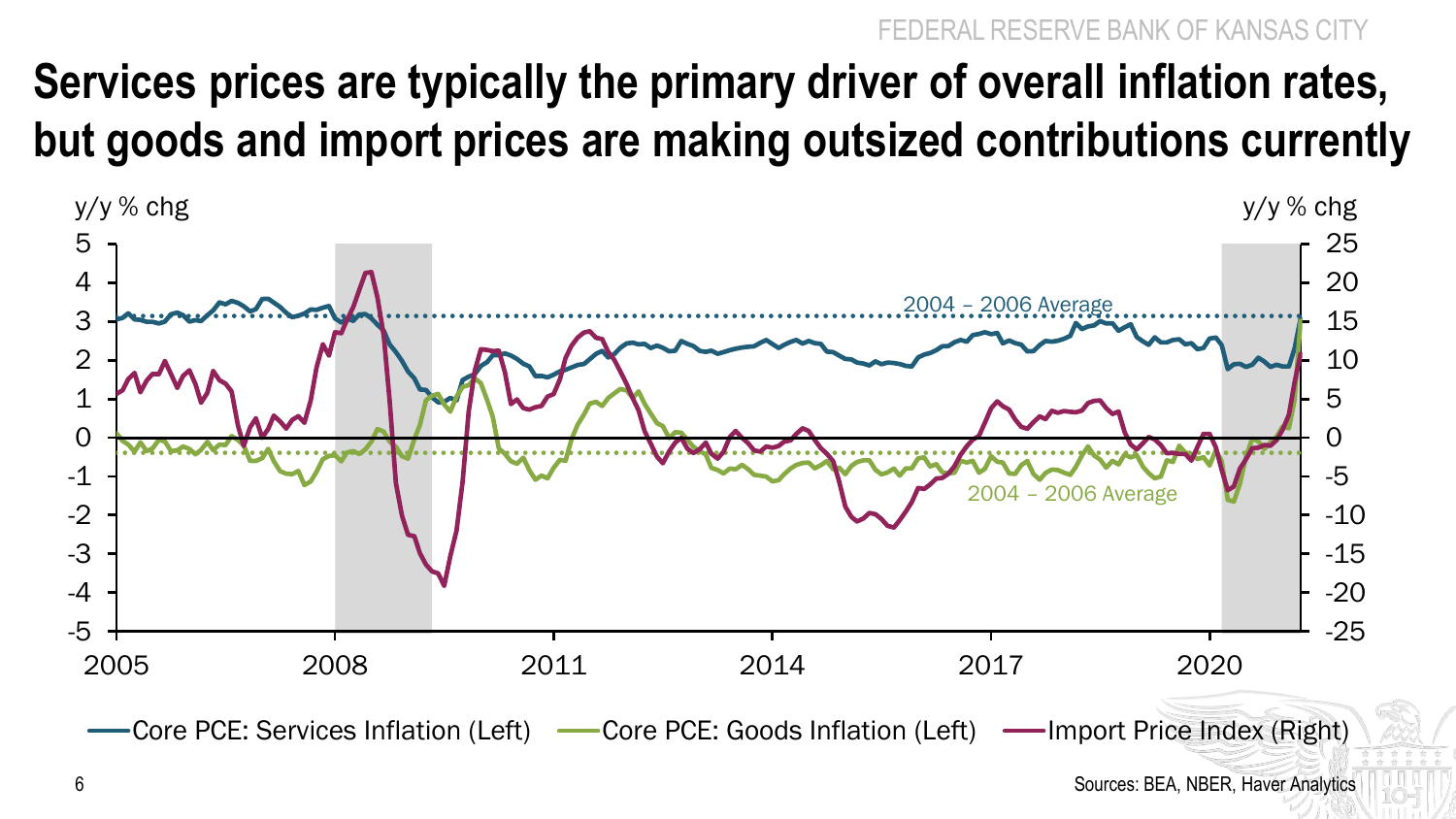FSERVE BANK OF KANSAS

#### **Supplies of many goods and services are having trouble keeping pace with demand, leading to delays and cost pressures**



Sources: Institute for Supply Management, Haver Analytics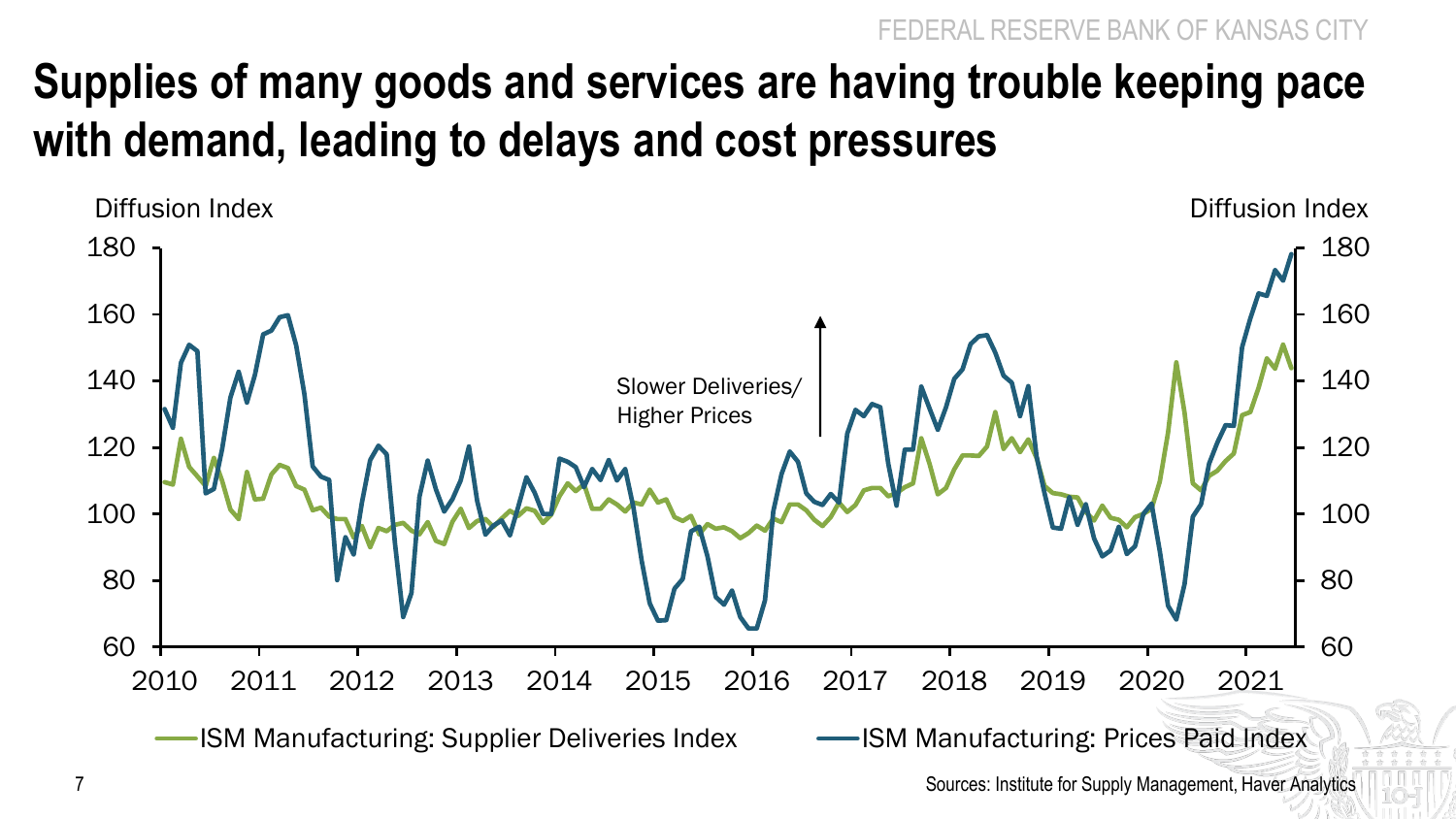#### FEDERAL RESERVE BANK OF KANSAS CITY

#### **The unemployment rate continues to trend downward, though it is still elevated for some minority workers**

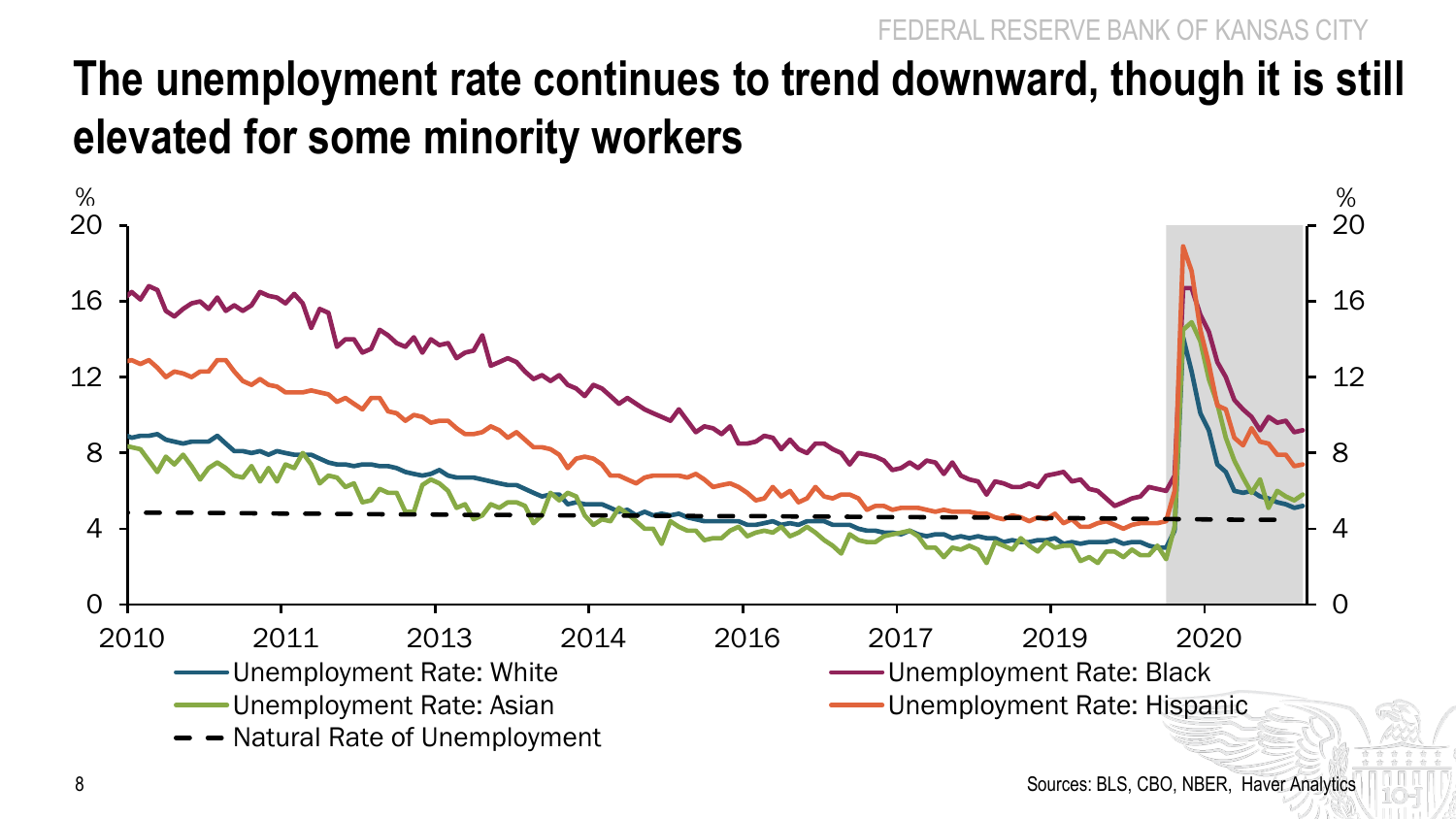## **Majority of firms report that the inability to find qualified workers is primary challenge affecting hiring plans**



Source: FRBKC Surveys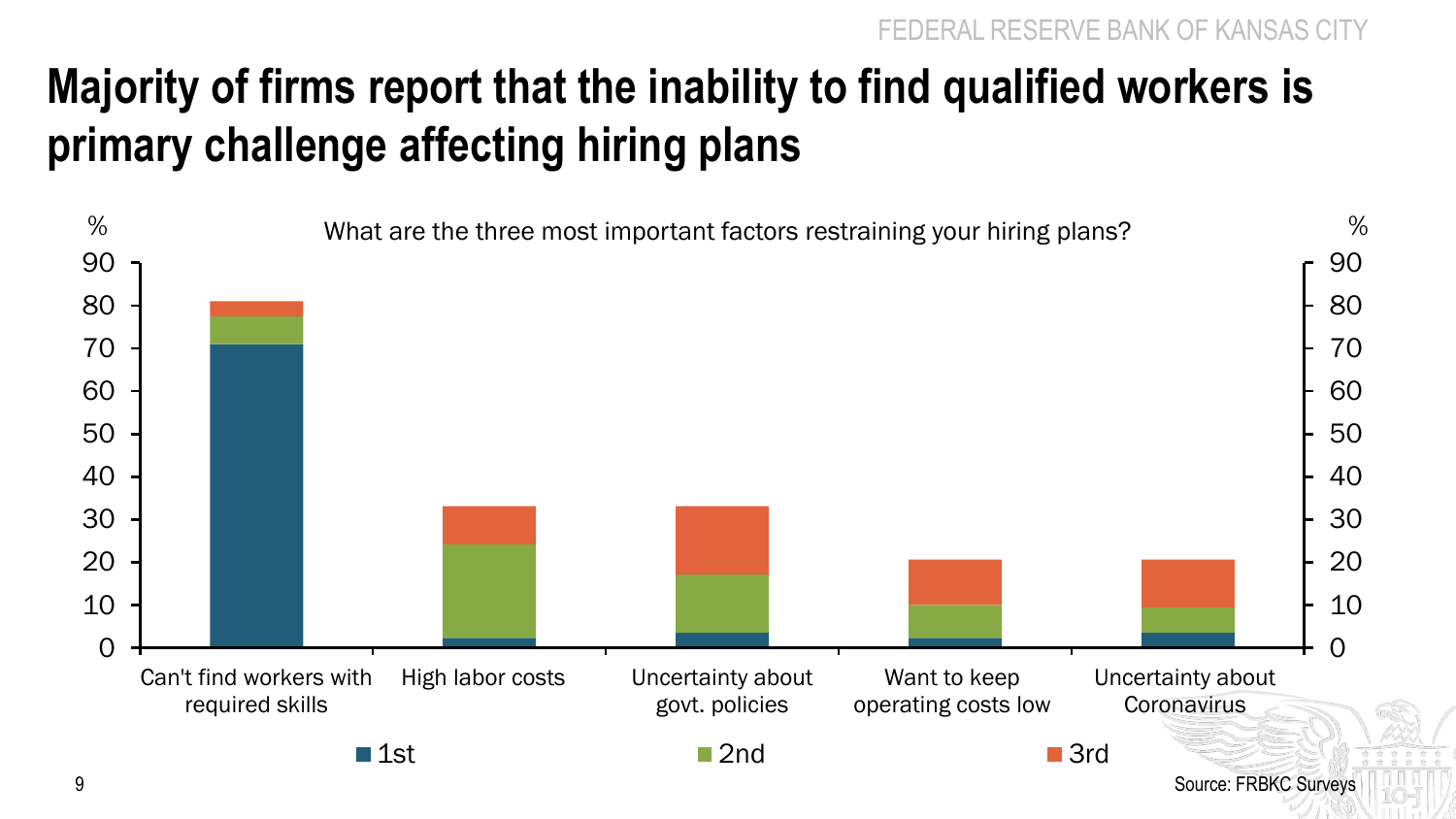#### **Labor force participation is recovering faster for minority workers**



Sources: BLS, Haver Analytics

Note: Each data series shows the size of the respective labor force above the age of 20, indexed to Jan 2020 levels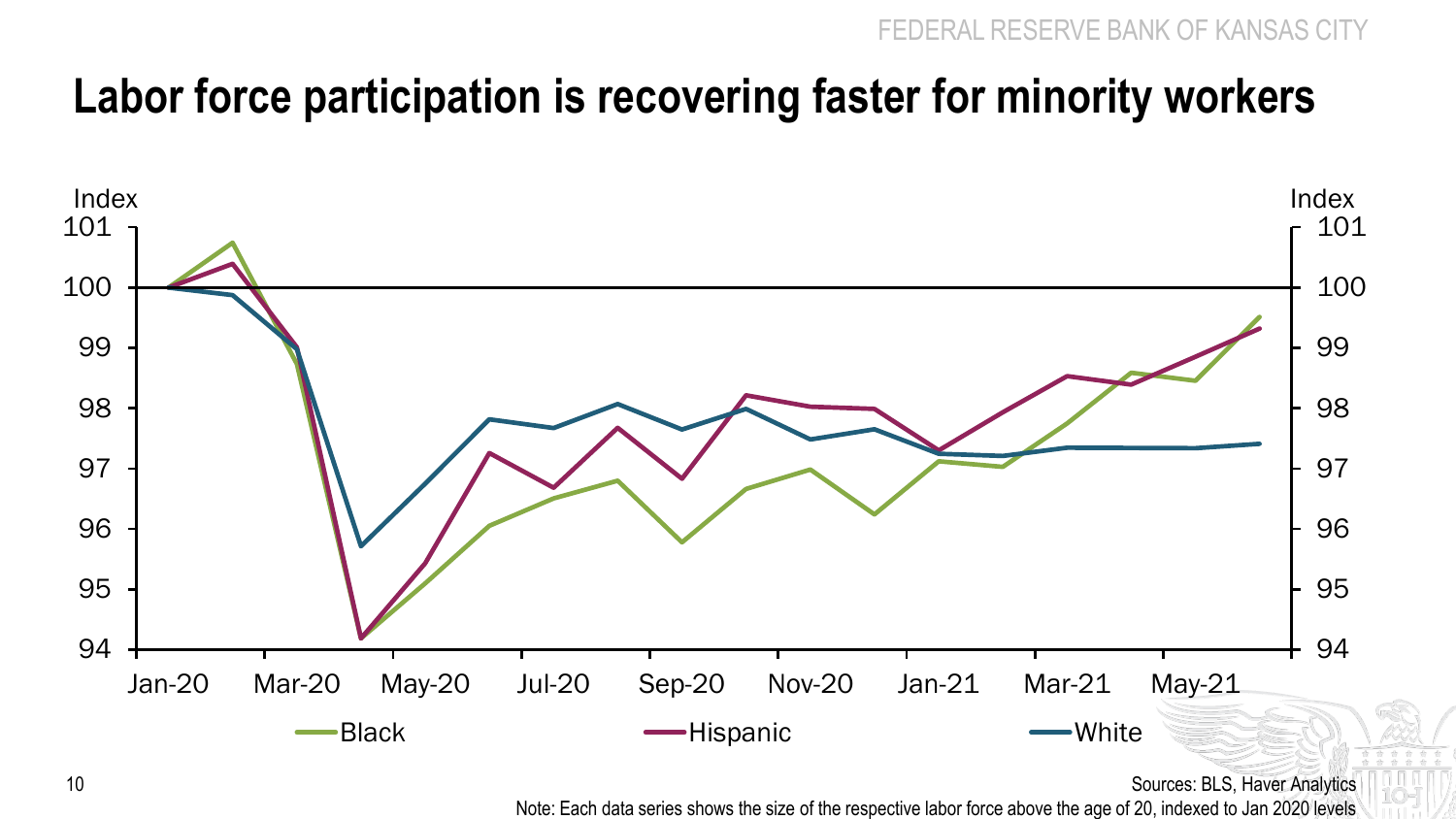### **Recent projections from the FOMC for the median participant indicate expectations for stability in the rate environment through 2022**

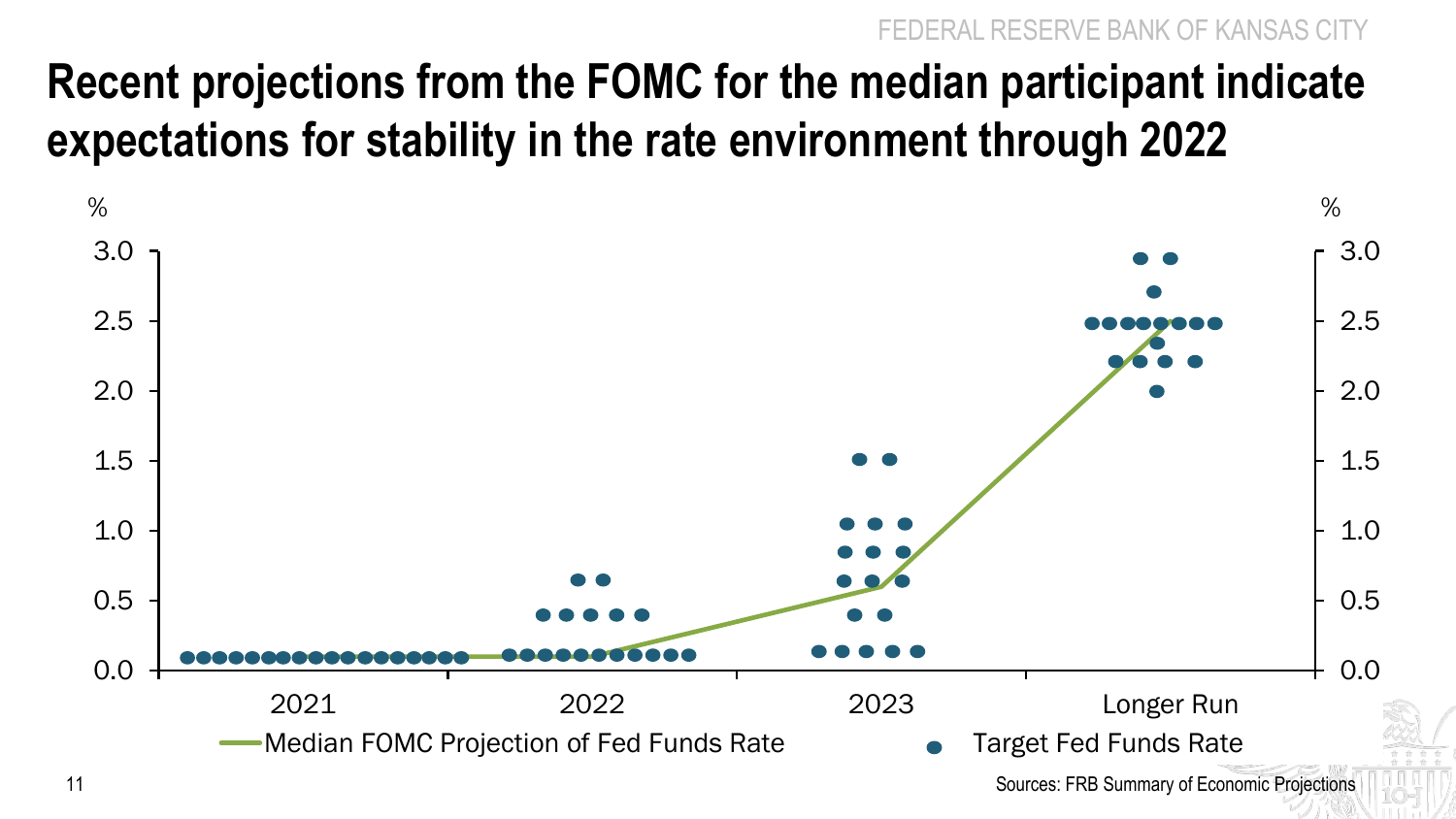#### **Looking forward**

- Private demand from consumers and businesses are going to be drivers of the outlook
- Low labor supply may pose a more persistent headwind and its implications for hiring and wage growth will warrant close monitoring in coming months
- The stance of monetary policy remains accommodative.